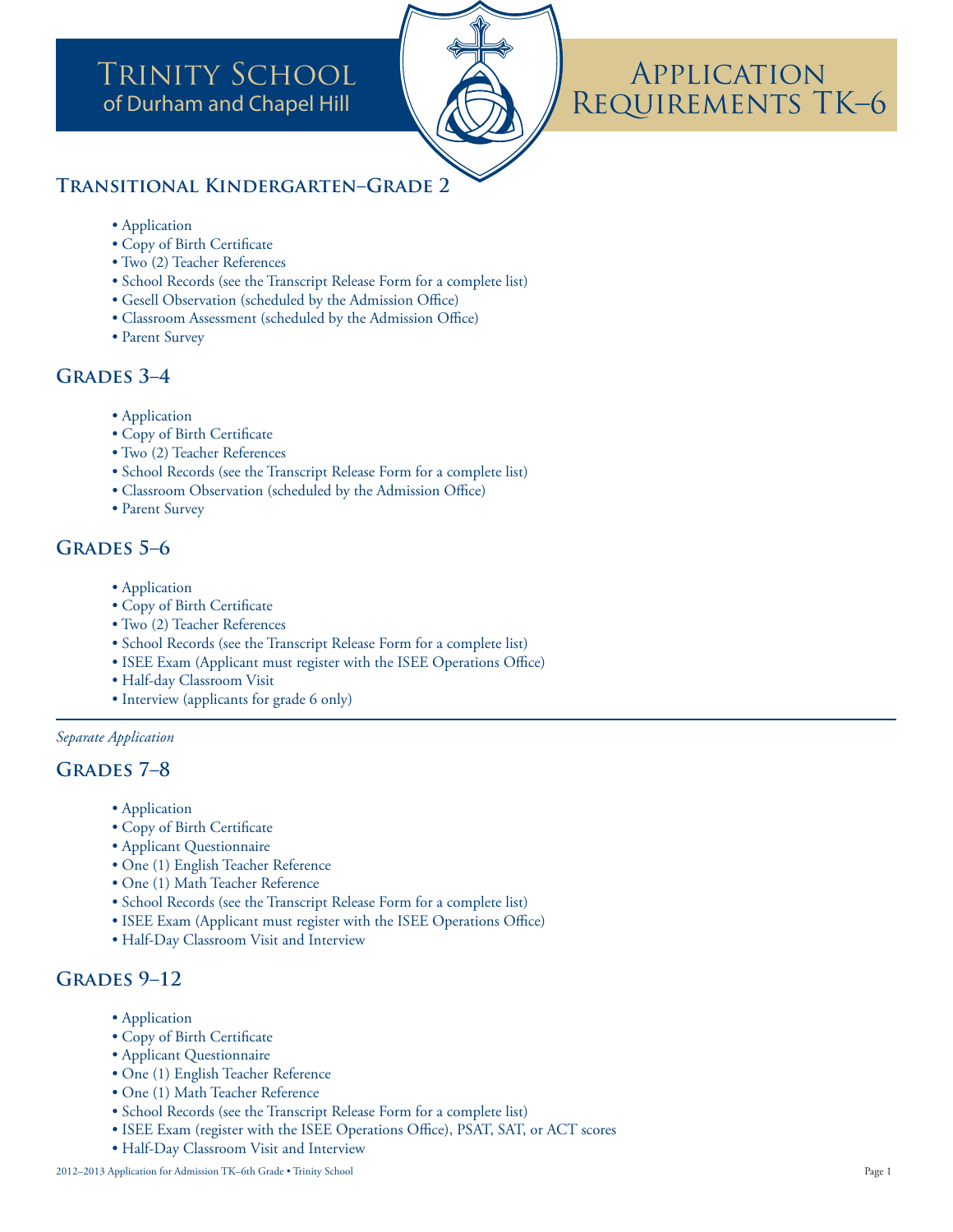# TRINITY SCHOOL Admission Application

| <b>APPLICANT INFORMATION</b><br>Applying for Grade |                                                                                                                                        |                                             |                                                                                                                     | <b>Attach Photo</b><br>(Optional) |
|----------------------------------------------------|----------------------------------------------------------------------------------------------------------------------------------------|---------------------------------------------|---------------------------------------------------------------------------------------------------------------------|-----------------------------------|
| Applicant's Name                                   |                                                                                                                                        |                                             |                                                                                                                     |                                   |
|                                                    | Last                                                                                                                                   | First                                       | Middle                                                                                                              | Preferred Name                    |
| $\Box$ Male $\Box$ Female<br>Sex:                  |                                                                                                                                        | Birth Date $\frac{1}{\sqrt{1-\frac{1}{2}}}$ |                                                                                                                     |                                   |
|                                                    |                                                                                                                                        |                                             |                                                                                                                     |                                   |
|                                                    | Street                                                                                                                                 |                                             | City                                                                                                                |                                   |
|                                                    | <b>State</b>                                                                                                                           | Zip Code                                    | Telephone Number(s)                                                                                                 |                                   |
| Applicant resides with: Q Both Parents Q Mother    |                                                                                                                                        | $\Box$ Father                               | □ Legal Guardian                                                                                                    |                                   |
|                                                    |                                                                                                                                        |                                             | Has applicant applied for admission to Trinity School in previous years? $\Box$ Yes $\Box$ No If yes, what year(s)? |                                   |
| PARENT/LEGAL GUARDIAN INFORMATION                  |                                                                                                                                        |                                             |                                                                                                                     |                                   |
|                                                    | Last                                                                                                                                   | First                                       | Title                                                                                                               | Preferred Name                    |
|                                                    |                                                                                                                                        |                                             |                                                                                                                     |                                   |
|                                                    |                                                                                                                                        | (If different from applicant's)             |                                                                                                                     |                                   |
|                                                    | $\pi c \nu \alpha$ $c$<br>$\mathbf{L} = \mathbf{L} \mathbf{L} + \mathbf{L} \mathbf{L} + \mathbf{L} \mathbf{L} + \mathbf{L} \mathbf{L}$ |                                             |                                                                                                                     |                                   |

| (If different from applicant's) |                                 |       |                |  |  |  |  |
|---------------------------------|---------------------------------|-------|----------------|--|--|--|--|
|                                 |                                 |       |                |  |  |  |  |
|                                 |                                 |       |                |  |  |  |  |
|                                 |                                 |       |                |  |  |  |  |
|                                 |                                 |       |                |  |  |  |  |
| Last                            | First                           | Title | Preferred Name |  |  |  |  |
| Mother's Home Address           |                                 |       |                |  |  |  |  |
|                                 | (If different from applicant's) |       |                |  |  |  |  |
|                                 |                                 |       |                |  |  |  |  |
| (If different from applicant's) |                                 |       |                |  |  |  |  |
|                                 |                                 |       |                |  |  |  |  |
|                                 |                                 |       |                |  |  |  |  |
| <b>OFFICE USE ONLY:</b>         |                                 |       |                |  |  |  |  |

٦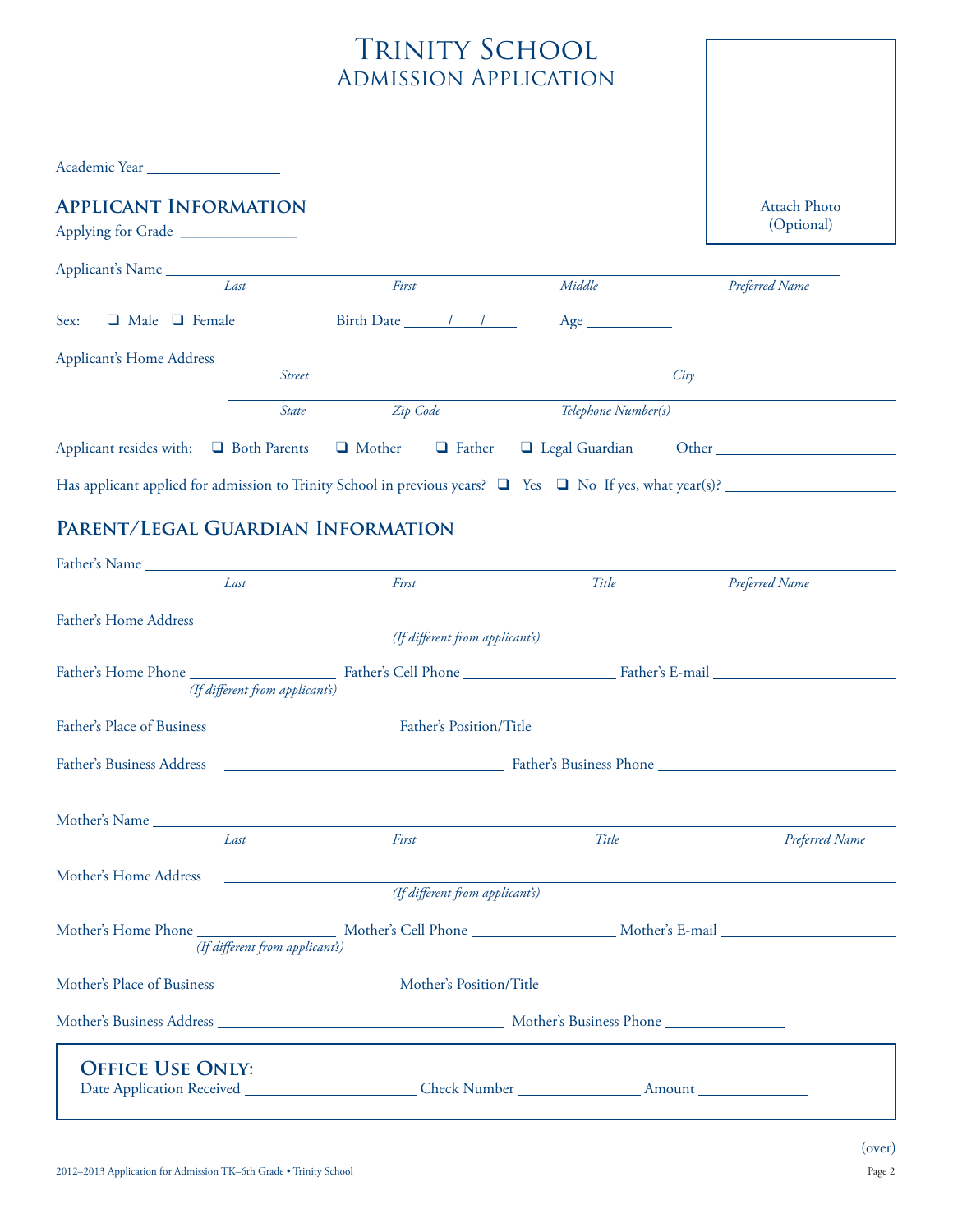| Parents' Marital Status:                                                                                                                                                                                                       | $\Box$ Married $\Box$ Separated |                                               | Divorced                           | $\Box$ Parent(s) Deceased    | $\Box$ Single |
|--------------------------------------------------------------------------------------------------------------------------------------------------------------------------------------------------------------------------------|---------------------------------|-----------------------------------------------|------------------------------------|------------------------------|---------------|
| <b>CHECK ALL THAT APPLY:</b>                                                                                                                                                                                                   |                                 |                                               |                                    |                              |               |
| Legal Custody?<br>Financial Responsibility?                                                                                                                                                                                    | $\Box$ Father<br>$\Box$ Father  | $\Box$ Mother<br>$\Box$ Mother                | $\Box$ Guardian<br>$\Box$ Guardian | $\Box$ Other<br>$\Box$ Other |               |
| <b>Receives Mail?</b>                                                                                                                                                                                                          | $\Box$ Father                   | $\Box$ Mother                                 | $\Box$ Guardian                    | $\Box$ Other                 |               |
| Additional Information: New York Street, New York Street, New York Street, New York Street, New York Street, New York Street, New York Street, New York Street, New York Street, New York Street, New York Street, New York St |                                 |                                               |                                    |                              |               |
| Sibling(s) Name (s)                                                                                                                                                                                                            | Date of Birth                   | Age                                           |                                    | School                       | Current Grade |
|                                                                                                                                                                                                                                |                                 |                                               |                                    |                              |               |
|                                                                                                                                                                                                                                |                                 |                                               |                                    |                              |               |
|                                                                                                                                                                                                                                |                                 |                                               |                                    |                              |               |
| Is a language other than English spoken in your home? $\Box$ Yes $\Box$ No If yes, what language?                                                                                                                              |                                 |                                               |                                    |                              |               |
| Please indicate how you heard about Trinity School:<br>O Trinity Parent _______________ O Friend ___________________ O Newspaper ____________ O Magazine ________                                                              |                                 |                                               |                                    |                              |               |
|                                                                                                                                                                                                                                |                                 |                                               |                                    |                              |               |
|                                                                                                                                                                                                                                |                                 |                                               |                                    |                              |               |
| <b>SCHOOL INFORMATION</b>                                                                                                                                                                                                      |                                 |                                               |                                    |                              |               |
| Present School:<br>$\Box$ Public                                                                                                                                                                                               | □ Charter                       | $\Box$ Independent/Private $\Box$ Home School |                                    |                              |               |
| Dates of Attendance                                                                                                                                                                                                            |                                 |                                               |                                    |                              |               |
|                                                                                                                                                                                                                                |                                 |                                               |                                    |                              |               |
| School Address and the contract of the contract of the contract of the contract of the contract of the contract of the contract of the contract of the contract of the contract of the contract of the contract of the contrac |                                 |                                               |                                    |                              |               |
| <b>Street</b>                                                                                                                                                                                                                  |                                 | City                                          | <b>State</b>                       | Zip                          | Telephone     |
| Present Teacher(s)                                                                                                                                                                                                             |                                 |                                               |                                    |                              |               |
|                                                                                                                                                                                                                                |                                 |                                               |                                    |                              |               |
| Please complete the information below if your child has attended his/her present school for less than 2 years:                                                                                                                 |                                 |                                               |                                    |                              |               |
| Name of Previous School Name of Previous School                                                                                                                                                                                |                                 |                                               |                                    |                              |               |
| School Address<br>Street                                                                                                                                                                                                       |                                 | City                                          | <b>State</b>                       | $\overline{Zip}$             | Telephone     |
| Grades Completed ______________                                                                                                                                                                                                |                                 |                                               |                                    |                              |               |
|                                                                                                                                                                                                                                |                                 |                                               |                                    |                              |               |

Does your child's health limit or interfere with the normal performance of everyday activities, including class work, athletics, or other duties?  $\Box$  Yes  $\Box$  No If yes, please explain.

Has your child experienced any difficulties, challenges, or personal setbacks in recent years? \_

#### *Transitional Kindergarten–Grade 1 Applicants Only*

Children grow in many ways during their early years (physically, emotionally, cognitively, socially), and not all children develop at the same rate. Some children may benefit from taking an extra year before entering Trinity's kindergarten or first grade, even though they will have reached the chronological age of five for kindergarten, or six for first grade, on or before July 1. In light of this, have you ever considered giving your child another year before entering kindergarten or first grade?  $\Box$  Yes  $\Box$  No Why or why not? \_

\_\_\_\_\_\_\_\_\_\_\_\_\_\_\_\_\_\_\_\_\_\_\_\_\_\_\_\_\_\_\_\_\_\_\_\_\_\_\_\_\_\_\_\_\_\_\_\_\_\_\_\_\_\_\_\_\_\_\_\_\_\_\_\_\_\_\_\_\_\_\_\_\_\_\_\_\_\_\_\_\_\_\_\_\_\_\_\_\_\_\_\_\_\_\_\_\_\_\_\_\_\_\_\_

 $\overline{a}$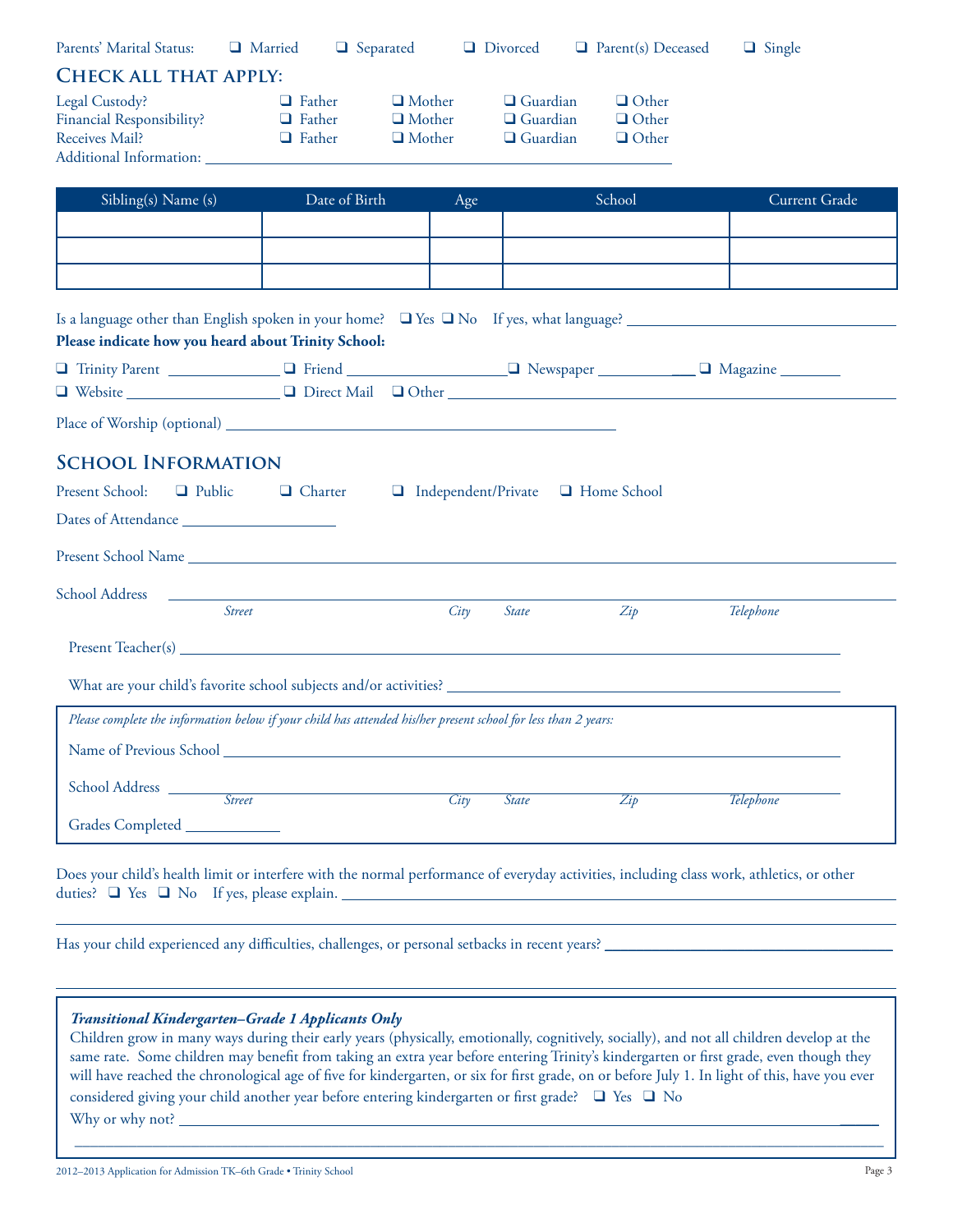| Has your child repeated any grades? $\Box$ No $\Box$ Yes If yes, what grade(s) _________                    |
|-------------------------------------------------------------------------------------------------------------|
| Has your child ever been suspended (in school/out of school)? $\Box$ No $\Box$ Yes If yes, please explain.  |
| ,我们也不能在这里的时候,我们也不能在这里的时候,我们也不能会在这里的时候,我们也不能会在这里的时候,我们也不能会在这里的时候,我们也不能会在这里的时候,我们也不                           |
| Has your child been assessed for admission by any other school in the last six months? $\Box$ No $\Box$ Yes |
| If yes, what type of assessment was given (e.g., Gesell, KSEALS, CTP IV)?                                   |
| FAMILY EXPECTATIONS (Please feel free to attach additional sheets if necessary)                             |
|                                                                                                             |
|                                                                                                             |

What are your expectations of Trinity School in regards to educating your child? \_\_\_\_\_\_\_\_\_\_\_\_\_\_\_\_\_\_\_\_\_\_\_\_\_\_\_\_\_

Please describe the gifts, interests, and/or joys and challenges unique to your child. \_\_\_\_\_\_\_\_\_\_\_\_\_\_\_\_\_\_\_\_\_\_\_

#### **Statistical Information (optional)**

The following information will be used for statistical purposes only. Please indicate applicant's ethnicity/race. If these categories do not reflect your child's ethnicity, please feel free to check the "other " box and fill in the correct information.

Applicant's Ethnicity/Race (please check one):

| □ American Indian/Alaska Native □ Asian/Pacific Islander □ Black (not Hispanic) □ Hispanic □ Multi-Racial |  |  |
|-----------------------------------------------------------------------------------------------------------|--|--|
| $\Box$ White (not Hispanic) $\Box$ Other                                                                  |  |  |

#### **Applicant Checklist:**

- 
- 
- 
- □ Completed application □ Nonrefundable fee of \$85 for Grades TK-4, or \$65 for Grades 5–12
- $\Box$  Copy of birth certificate  $\Box$  Submitted transcript release form to applicant's current school
- $\Box$  Registered for ISEE exam, Grades 5-12  $\Box$  Submitted reference form to teachers, who are required to mailed directly to Trinity School

#### **Finances**

 $\overline{a}$ 

 $\overline{a}$ 

Trinity School awards need-based financial aid on the basis of demonstrated and documented need up to a maximum of 50% of tuition unless there are extenuating circumstances, which are evaluated on a year-to-year basis. Financial aid is awarded per student and is not transferable within the family. Applicants must complete the admission process and be offered an enrollment space before an application for financial aid can be acted upon by the Financial Aid Committee.

*Trinity School does not take the intent to apply for "nancial aid into consideration when making admission decisions.* 

Do you intend to apply for Financial Aid?  $\Box$  No  $\Box$  Yes If yes, please share required financial information through the FAST (Financial Aid for School Tuition) program's secure server. Its website link can be found on the admission section of Trinity's website: www.trinityschoolnc.org.

#### **Deadlines for admission and !nancial aid applications are: TK–Grade 1: January 6, 2012 Grades 2–12: January 20, 2012**

*Applications received after stated deadlines will be processed and considered as they are received. Special consideration cannot be guaranteed for applications received after the stated deadlines.*

#### Please note: This application is not complete without a parent's signature on page 5.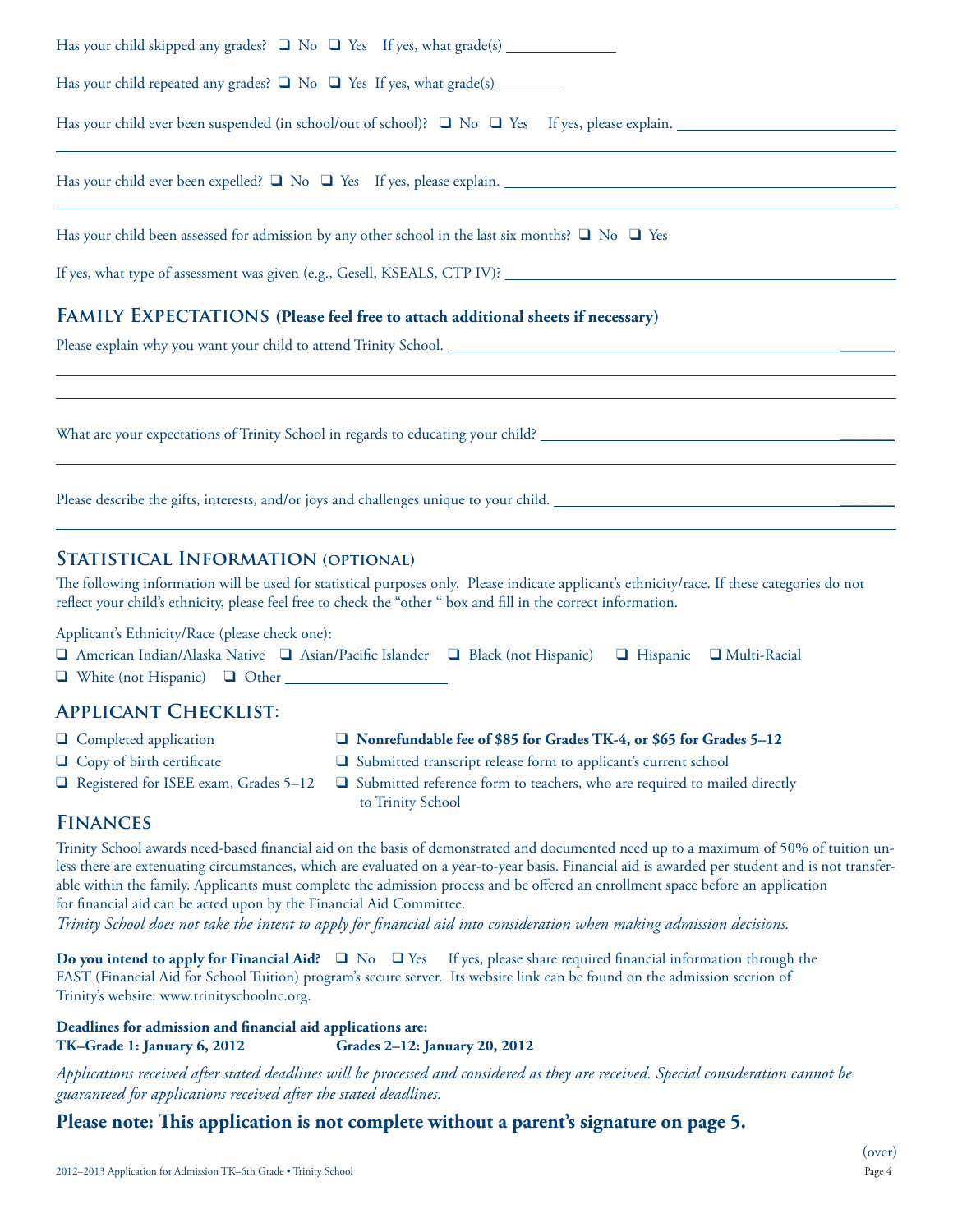|  | Applicant's Name |  |  |  |
|--|------------------|--|--|--|
|--|------------------|--|--|--|

Last

First

Middle

#### **REFERENCES**

List the names and addresses of the individuals who will be completing the two reference forms. For students applying for grades TK-6, one reference must be provided by the applicant's current teacher; the second reference should be completed by a teacher or a person (other than a relative) who knows the applicant well and has observed him or her in a structured educational setting.

|        | <b>REFERENCE #1</b> |      |       |          |  |
|--------|---------------------|------|-------|----------|--|
|        |                     |      |       |          |  |
|        |                     |      |       |          |  |
|        |                     |      |       |          |  |
| Street |                     | City | State | Zip Code |  |
|        |                     |      |       |          |  |
|        |                     |      |       |          |  |
|        | <b>REFERENCE #2</b> |      |       |          |  |
|        |                     |      |       |          |  |
|        |                     |      |       |          |  |
|        |                     |      |       |          |  |
| Street |                     | City | State | Zip Code |  |
|        |                     |      |       |          |  |
|        |                     |      |       |          |  |

#### **ADMISSION DECISIONS**

#### Families can expect one of three decisions by the school:

| Acceptance:       | Applicant is approved for admission and offered an enrollment space.                              |
|-------------------|---------------------------------------------------------------------------------------------------|
| <b>Denial:</b>    | Applicant is not approved for admission.                                                          |
| <b>Wait Pool:</b> | Applicant is approved for admission and considered for placement if/when space becomes available. |

#### Applicants will be notified of admission and financial aid decisions by mail.

| $Grades TK-1:$ | Applicants who applied on time will be notified by mail <b>February 17, 2012.</b> |
|----------------|-----------------------------------------------------------------------------------|
| Grades 2–8:    | Applicants who applied on time will be notified by mail <b>March 2, 2012</b> .    |
| Grades 9-12:   | Applicants who applied on time will be notified by mail March 16, 2012.           |

### PARENT SIGNATURE

All information and documentation obtained during the admission process becomes the property of Trinity School and is considered confidential between Trinity School and the source of the information. The information provided on this application is accurate and complete, and I have not intentionally withheld or misrepresented any pertinent data.

Signature

Date

#### NON-DISCRIMINATION POLICY

Trinity School seeks to admit only students whose educational needs it has the resources to meet, and Trinity School does not discriminate in admission on the basis of race, color, creed, or ethnic or national origin.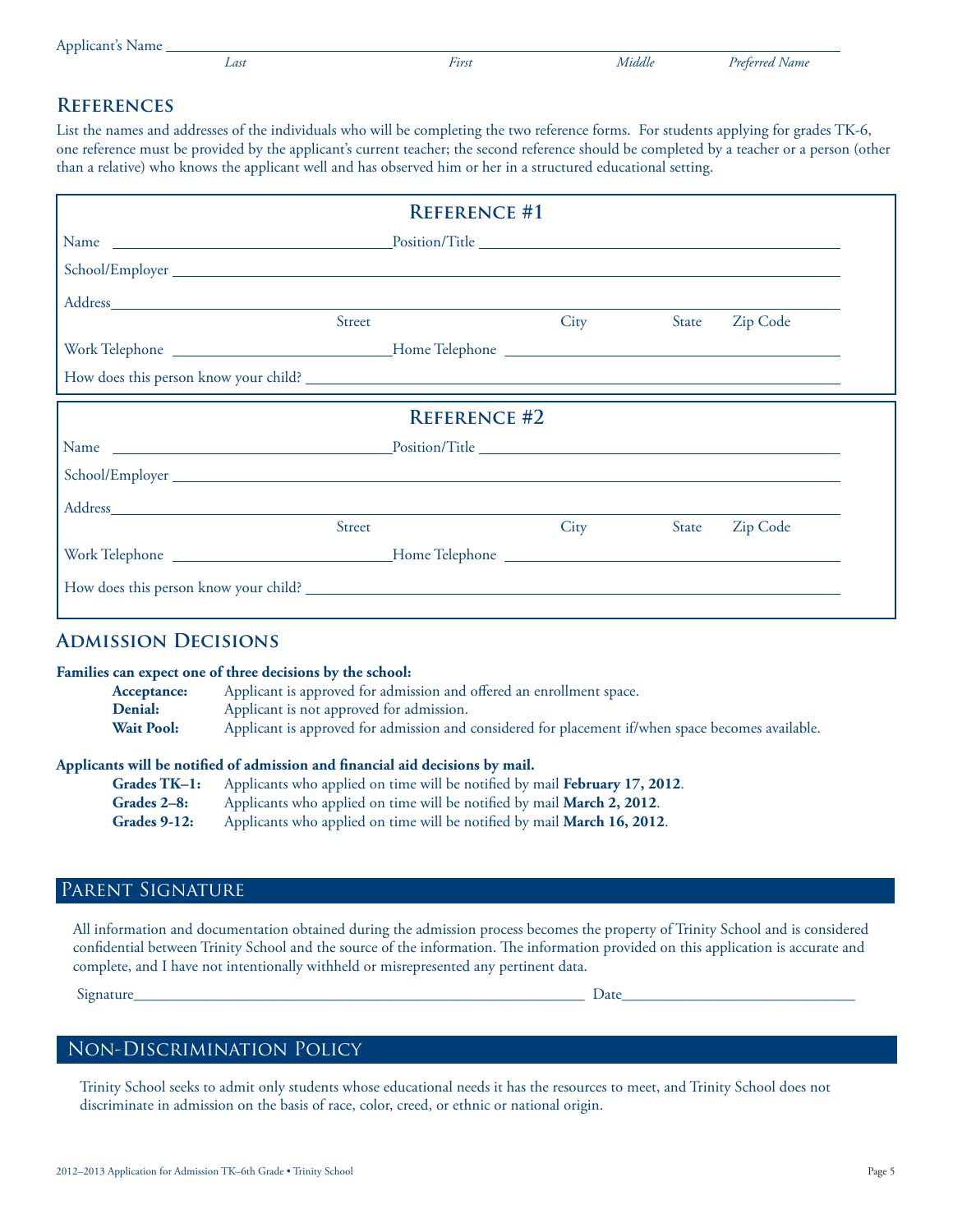## Trinity School of Durham and Chapel Hill  **Reference #1**

| Name of Applicant          |                       |
|----------------------------|-----------------------|
| <b>Applicant for Grade</b> |                       |
| Applying for Academic Year |                       |
| Applicant's Current Grade  | Current Academic Year |

#### **All information on this reference form is considered CONFIDENTIAL**

The student listed above is a candidate for admission to Trinity School. We appreciate your cooperation in completing this form, as it provides one way of getting to know the child. Our desire is to create, to the best of our abilities, the optimal match of child, school, and placement. Please leave blank any sections that do not apply to your relationship with the applicant. **Transitional Kindergarten (TK), Kindergarten (K), or Grade 1 applicant references complete Sections 1, 2A, 3, and 4 Grades 2–6 applicant references complete Sections 1, 2B, 3, and 4**

What is your relationship to the applicant?\_ How long have you known the applicant?\_\_

#### **Section 1: Applicants (TK-6)**

| Social Development                           | Always | Usually | Sometimes | Rarely | Never |
|----------------------------------------------|--------|---------|-----------|--------|-------|
| Is open to friendship                        |        |         |           |        |       |
| Has a tendency to lead                       |        |         |           |        |       |
| Has a tendency to follow                     |        |         |           |        |       |
| Is imaginative                               |        |         |           |        |       |
| Adjusts to changes in routine                |        |         |           |        |       |
| Exhibits positive attitude toward teacher(s) |        |         |           |        |       |
| Exhibits positive attitude toward peer(s)    |        |         |           |        |       |
| Handles frustrations appropriately           |        |         |           |        |       |
| Resolves problems with physical aggression   |        |         |           |        |       |
| Accepts suggestions and corrections          |        |         |           |        |       |

Comments

| Classroom Interactions/Work Habits        | <b>Always</b> | Usually | Sometimes | Rarely | Never |
|-------------------------------------------|---------------|---------|-----------|--------|-------|
| Has age-appropriate attention span        |               |         |           |        |       |
| Is able to focus and stay on task         |               |         |           |        |       |
| Enjoys learning                           |               |         |           |        |       |
| Is imaginative                            |               |         |           |        |       |
| Follows directions                        |               |         |           |        |       |
| Tries new class activities willingly      |               |         |           |        |       |
| Seeks help when necessary                 |               |         |           |        |       |
| Disturbs others while working             |               |         |           |        |       |
| Contributes to class discussion           |               |         |           |        |       |
| Completes assigned tasks in allotted time |               |         |           |        |       |
| Respects classroom rules/routines         |               |         |           |        |       |

Comments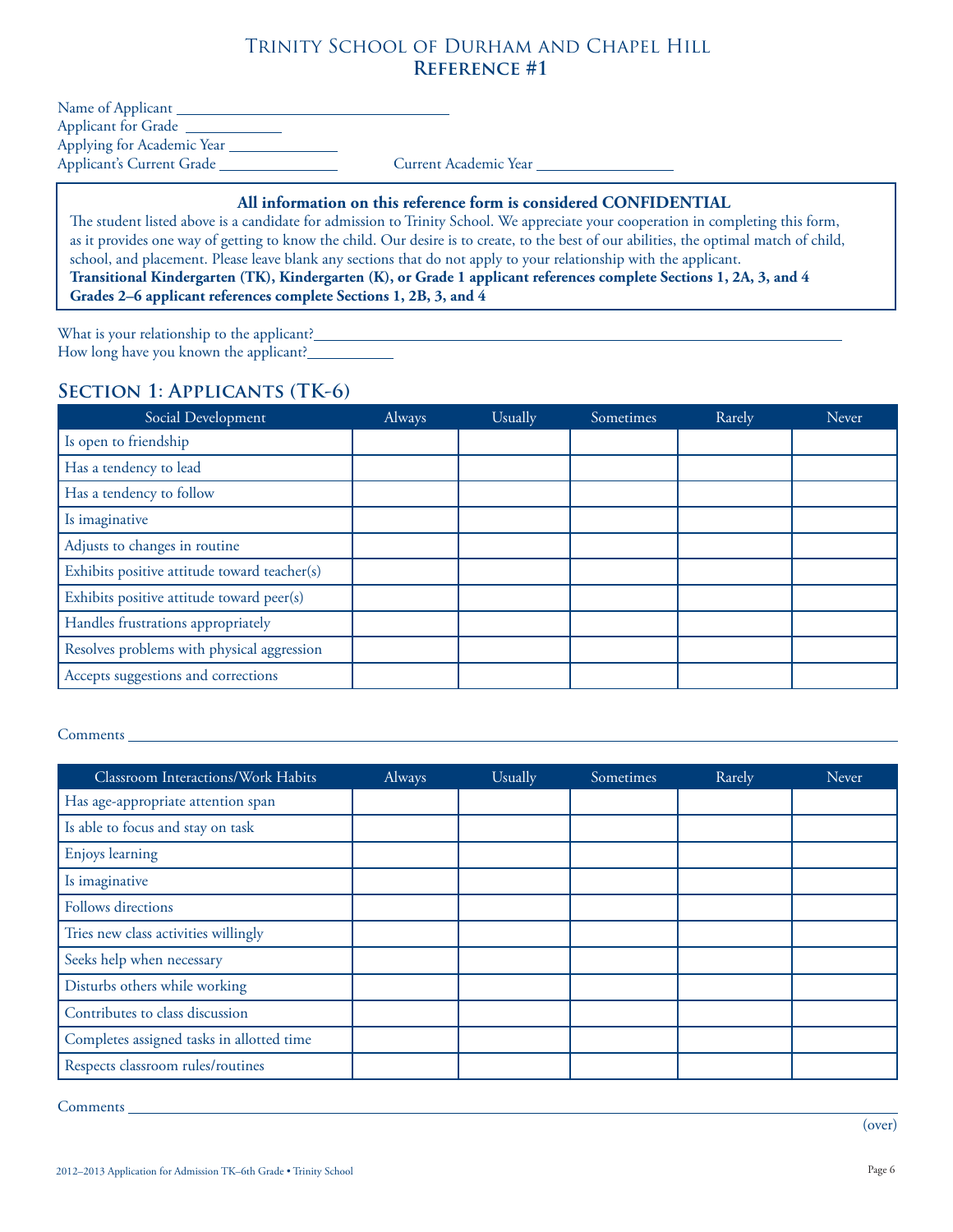# SECTION 2A: APPLICANTS FOR GRADES TK, K, & 1 ONLY

| Classroom                                                                                                                                                                                     | Always    | Sometimes           | Never         |  |  |
|-----------------------------------------------------------------------------------------------------------------------------------------------------------------------------------------------|-----------|---------------------|---------------|--|--|
| Plays alone happily                                                                                                                                                                           |           |                     |               |  |  |
| Takes turns and shares                                                                                                                                                                        |           |                     |               |  |  |
| Initiates play activities                                                                                                                                                                     |           |                     |               |  |  |
| Cooperates in play                                                                                                                                                                            |           |                     |               |  |  |
| Physical Development                                                                                                                                                                          | Above Age | Appropriate for Age | Young for Age |  |  |
| Small muscle control & coordination<br>(fine motor)                                                                                                                                           |           |                     |               |  |  |
| Large muscle control & coordination<br>(gross motor)                                                                                                                                          |           |                     |               |  |  |
| Speech & articulation                                                                                                                                                                         |           |                     |               |  |  |
| Comments:                                                                                                                                                                                     |           |                     |               |  |  |
| Considering the total child (social, emotional, intellectual, physical) compared to peers at school, how would you assess the child's<br>readiness for the grade to which he/she is applying? |           |                     |               |  |  |
| $\Box$ More ready than peers $\Box$ As ready as peers $\Box$ Less ready than peers                                                                                                            |           |                     |               |  |  |

# **SECTION 2B: APPLICANTS FOR GRADES 2-6 ONLY**

| Classroom Work Habits                 | Always        | Sometimes | Never                |
|---------------------------------------|---------------|-----------|----------------------|
| Works well independently              |               |           |                      |
| Works well in groups                  |               |           |                      |
| Is thorough in completing assignments |               |           |                      |
| Is punctual in completing assignments |               |           |                      |
| Skills                                | Above Average | Average   | <b>Below Average</b> |
| Reading skills                        |               |           |                      |
| Writing skills                        |               |           |                      |
| Math Facts/Computation skills         |               |           |                      |
| Problem-Solving skills                |               |           |                      |
| Oral expression                       |               |           |                      |
| Leadership skills                     |               |           |                      |
| Organization skills                   |               |           |                      |
| Comments:                             |               |           |                      |

# **SECTION 3: APPLICANTS FOR GRADES TK-6**

| <b>Always</b> | Sometimes | Never |
|---------------|-----------|-------|
|               |           |       |
|               |           |       |
|               |           |       |
|               |           |       |
|               |           |       |

Comments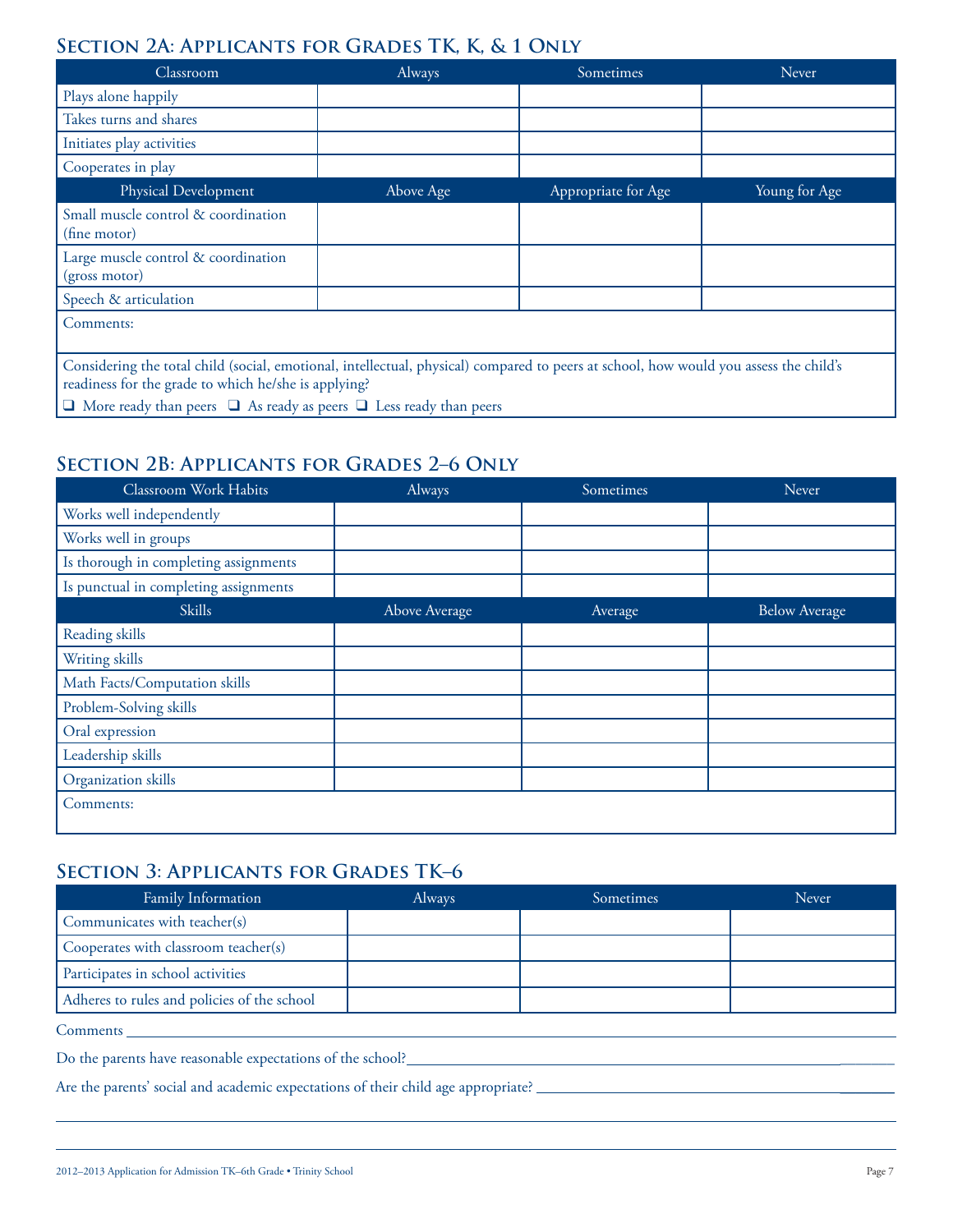# **SECTION 4: APPLICANTS FOR GRADES TK-6**

|                                                                        |  | 1. Please comment on the emotional maturity and integrity of the applicant.                                                                                                                                                    |
|------------------------------------------------------------------------|--|--------------------------------------------------------------------------------------------------------------------------------------------------------------------------------------------------------------------------------|
|                                                                        |  | 2. Please list the applicant's talents and/or strengths.                                                                                                                                                                       |
|                                                                        |  | 3. Please comment on the applicant's artistic and creative thinking abilities.                                                                                                                                                 |
|                                                                        |  |                                                                                                                                                                                                                                |
|                                                                        |  | 5. To your knowledge, does the applicant have any impairment in speech, hearing, vision, or physical coordination?                                                                                                             |
|                                                                        |  | 6. To your knowledge, does the applicant require special assistance/accommodations to meet academic requirements (e.g., tutoring)?                                                                                             |
|                                                                        |  |                                                                                                                                                                                                                                |
|                                                                        |  | 8. Is there any additional information that would be helpful to the Admission committee in considering this student?                                                                                                           |
|                                                                        |  |                                                                                                                                                                                                                                |
| Please call or e-mail me to discuss this applicant further. □ Yes □ No |  |                                                                                                                                                                                                                                |
| Best time of day to reach me                                           |  |                                                                                                                                                                                                                                |
|                                                                        |  |                                                                                                                                                                                                                                |
|                                                                        |  |                                                                                                                                                                                                                                |
|                                                                        |  | Phone (w) Phone (h) E-mail E-mail E-mail E-mail E-mail E-mail E-mail E-mail E-mail E-mail E-mail E-mail E-mail E-mail E-mail E-mail E-mail E-mail E-mail E-mail E-mail E-mail E-mail E-mail E-mail E-mail E-mail E-mail E-mail |
|                                                                        |  |                                                                                                                                                                                                                                |
|                                                                        |  |                                                                                                                                                                                                                                |

Thank you for your assistance. Please note that references must be received before a decision can be made. Persons completing the reference must mail it directly to Trinity to ensure confidentiality. Please mail this form to:

**TRINITY SCHOOL** Admission Office 4011 Pickett Road, Durham, North Carolina 27705

Phone: (919) 402-8262 Fax: (919) 402-0762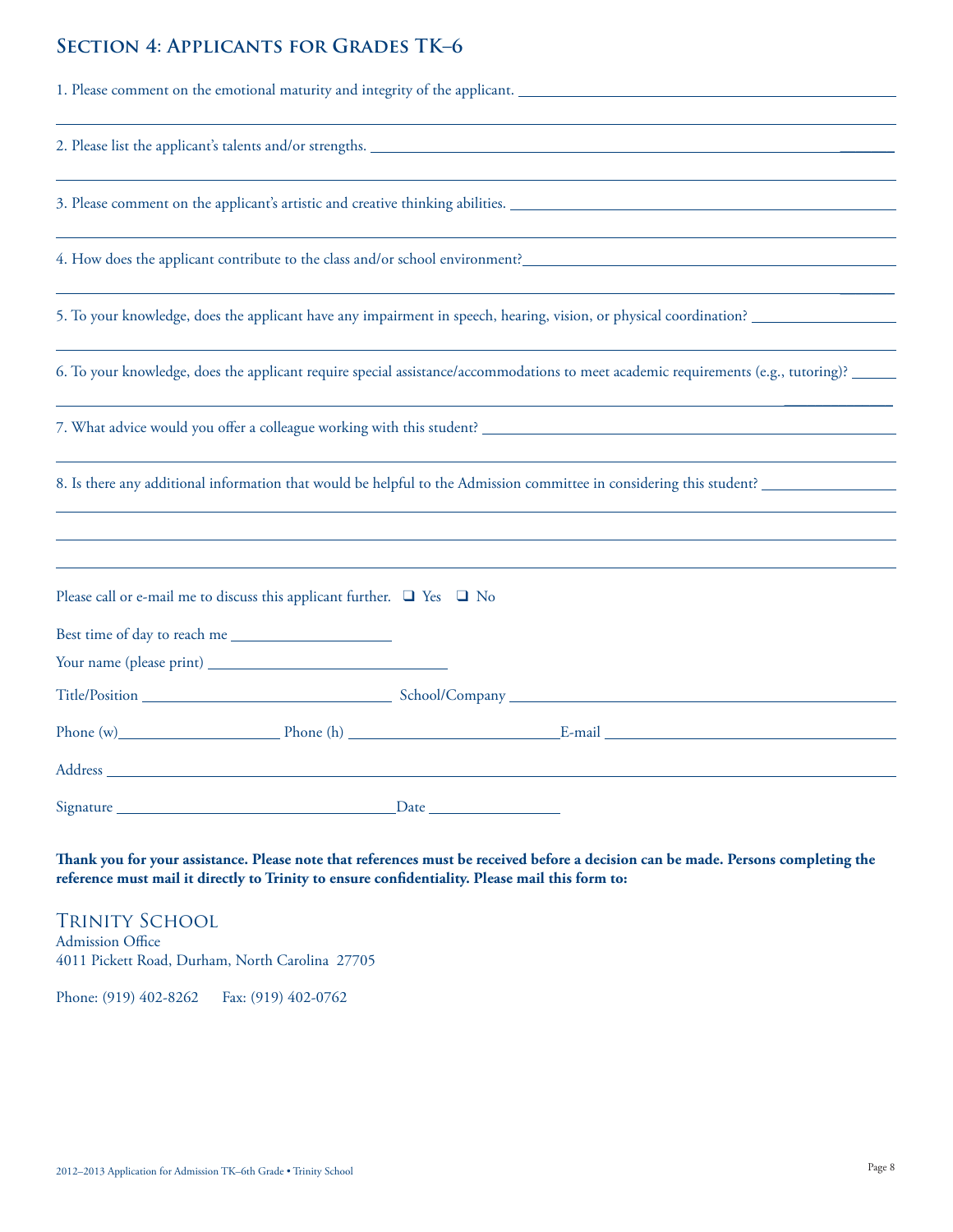### Trinity School of Durham and Chapel Hill **Reference #2**

| Name of Applicant          |                       |
|----------------------------|-----------------------|
| <b>Applicant for Grade</b> |                       |
| Applying for Academic Year |                       |
| Applicant's Current Grade  | Current Academic Year |

#### **All information on this reference form is considered CONFIDENTIAL**

<u> 1980 - Johann Barn, fransk politik (d. 1980)</u>

The student listed above is a candidate for admission at Trinity School. We appreciate your cooperation in completing this form, as it provides one way of getting to know the child. Our desire is to create, to the best of our abilities, the optimal match of child, school, and placement. Please leave blank any sections that do not apply to your relationship with the applicant. **Transitional Kindergarten (TK), Kindergarten (K), or Grade 1 applicant references complete Sections 1, 2A, 3, and 4 Grades 2–6 applicant references complete Sections 1, 2B, 3, and 4**

What is your relationship to the applicant?\_\_ How long have you known the applicant?

### **Section 1: Applicants (TK-6)**

| Social Development                            | <b>Always</b> | Usually | Sometimes | Rarely | Never |
|-----------------------------------------------|---------------|---------|-----------|--------|-------|
| Is open to friendship                         |               |         |           |        |       |
| Has a tendency to lead                        |               |         |           |        |       |
| Has a tendency to follow                      |               |         |           |        |       |
| Is imaginative                                |               |         |           |        |       |
| Adjusts to changes in routine                 |               |         |           |        |       |
| Exhibits positive attitude toward teacher(s)  |               |         |           |        |       |
| Exhibits positive attitude toward peer(s)     |               |         |           |        |       |
| Handles frustrations appropriately            |               |         |           |        |       |
| Resolves problems with physical<br>aggression |               |         |           |        |       |
| Accepts suggestions and corrections           |               |         |           |        |       |

#### Comments

| Classroom Interactions/Work Habits        | Always | Usually | Sometimes | Rarely | Never |
|-------------------------------------------|--------|---------|-----------|--------|-------|
| Has age-appropriate attention span        |        |         |           |        |       |
| Is able to focus and stay on task         |        |         |           |        |       |
| Enjoys learning                           |        |         |           |        |       |
| Is imaginative                            |        |         |           |        |       |
| Follows directions                        |        |         |           |        |       |
| Tries new class activities willingly      |        |         |           |        |       |
| Seeks help when necessary                 |        |         |           |        |       |
| Disturbs others while working             |        |         |           |        |       |
| Contributes to class discussion           |        |         |           |        |       |
| Completes assigned tasks in allotted time |        |         |           |        |       |
| Respects classroom rules/routines         |        |         |           |        |       |

Comments \_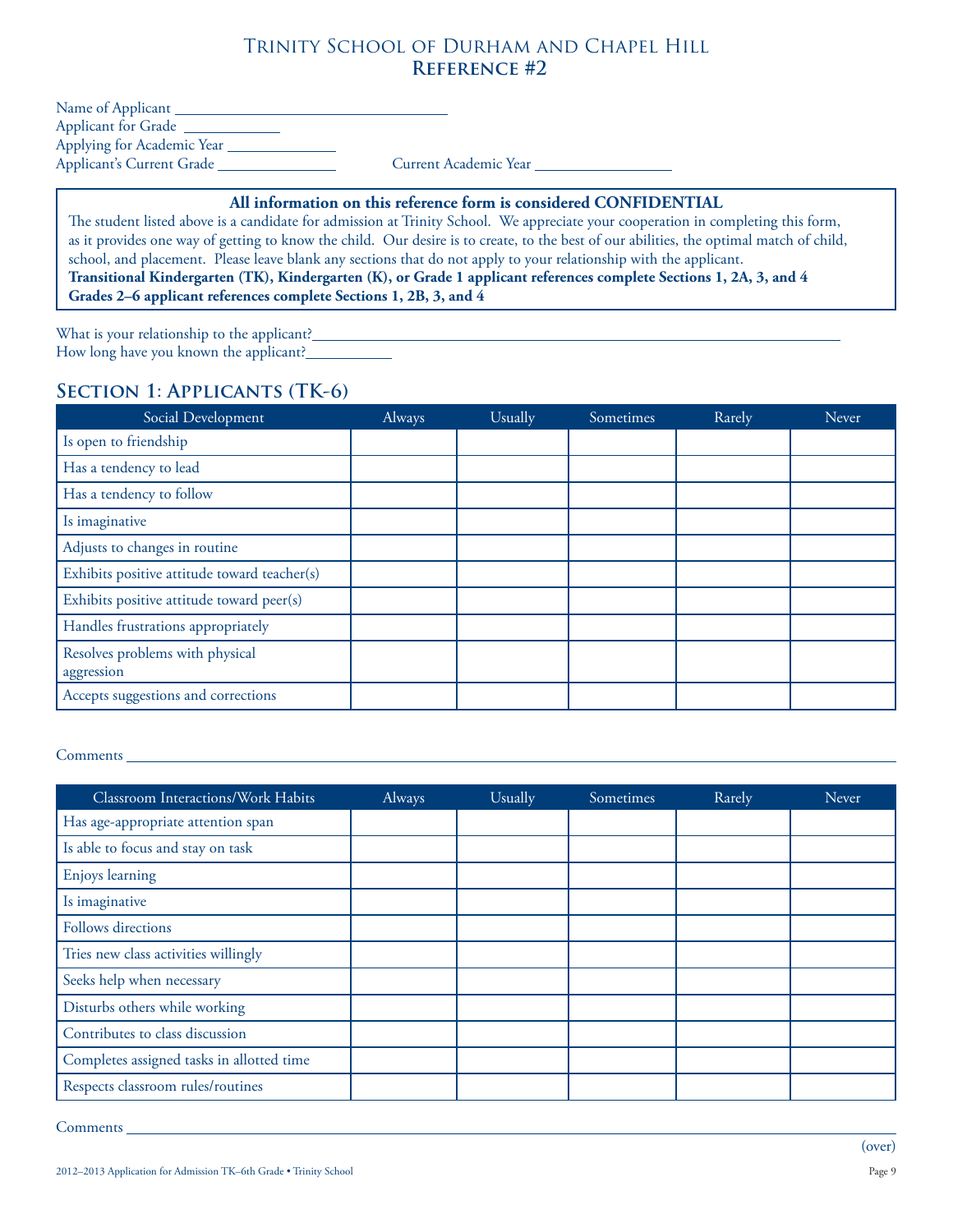# SECTION 2A: APPLICANTS FOR GRADES TK, K, & 1 ONLY

| Classroom                                                                                                                                                                                       | Always    | Sometimes           | Never         |  |  |
|-------------------------------------------------------------------------------------------------------------------------------------------------------------------------------------------------|-----------|---------------------|---------------|--|--|
| Plays alone happily                                                                                                                                                                             |           |                     |               |  |  |
| Takes turns and shares                                                                                                                                                                          |           |                     |               |  |  |
| Initiates play activities                                                                                                                                                                       |           |                     |               |  |  |
| Cooperates in play                                                                                                                                                                              |           |                     |               |  |  |
| Physical Development                                                                                                                                                                            | Above Age | Appropriate for Age | Young for Age |  |  |
| Small muscle control & coordination<br>(fine motor)                                                                                                                                             |           |                     |               |  |  |
| Large muscle control & coordination<br>(gross motor)                                                                                                                                            |           |                     |               |  |  |
| Speech & articulation                                                                                                                                                                           |           |                     |               |  |  |
| Comments:                                                                                                                                                                                       |           |                     |               |  |  |
| Considering the total child (social, emotional, intellectual, physical) compared to peers at school, how would you assess the child's readi-<br>ness for the grade to which he/she is applying? |           |                     |               |  |  |
| $\Box$ More ready than peers $\Box$ As ready as peers $\Box$ Less ready than peers                                                                                                              |           |                     |               |  |  |

# **SECTION 2B: APPLICANTS FOR GRADES 2-6 ONLY**

| Classroom Work Habits                 | Always        | Sometimes | Never                |
|---------------------------------------|---------------|-----------|----------------------|
| Works well independently              |               |           |                      |
| Works well in groups                  |               |           |                      |
| Is thorough in completing assignments |               |           |                      |
| Is punctual in completing assignments |               |           |                      |
| Skills                                | Above Average | Average   | <b>Below Average</b> |
| Reading skills                        |               |           |                      |
| Writing skills                        |               |           |                      |
| Math Facts/Computation skills         |               |           |                      |
| Problem-Solving skills                |               |           |                      |
| Oral expression                       |               |           |                      |
| Leadership skills                     |               |           |                      |
| Organization skills                   |               |           |                      |
| Comments:                             |               |           |                      |

## **SECTION 3: APPLICANTS FOR GRADES TK-6**

| Family Information                          | <b>Always</b> | Sometimes | Never |
|---------------------------------------------|---------------|-----------|-------|
| Communicates with teacher(s)                |               |           |       |
| Cooperates with classroom teacher(s)        |               |           |       |
| Participates in school activities           |               |           |       |
| Adheres to rules and policies of the school |               |           |       |

Page 10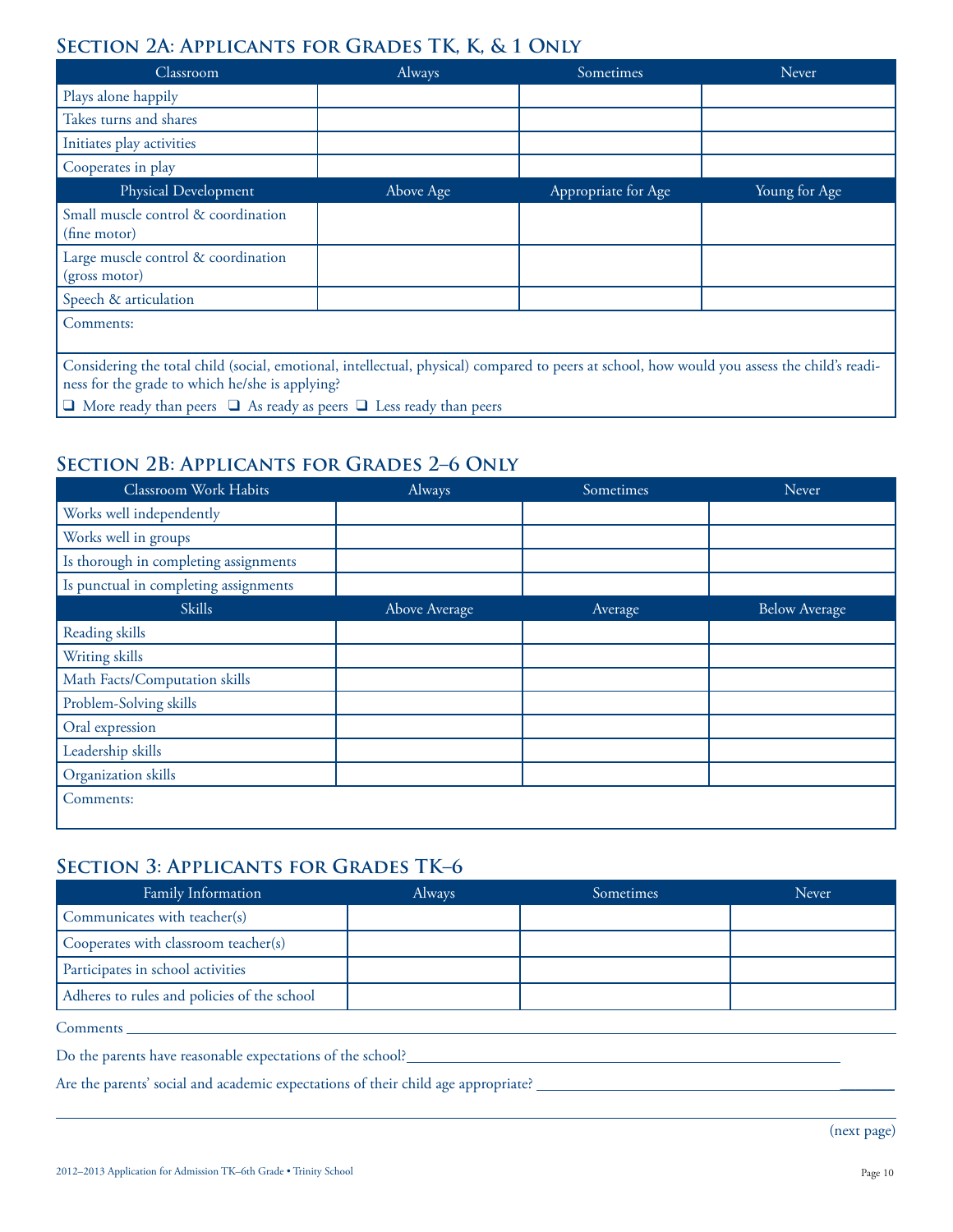# **SECTION 4: APPLICANTS FOR GRADES TK-6**

|                                                                                  |  | 1. Please comment on the emotional maturity and integrity of the applicant.                                          |
|----------------------------------------------------------------------------------|--|----------------------------------------------------------------------------------------------------------------------|
|                                                                                  |  | 2. Please list the applicant's talents and/or strengths.                                                             |
|                                                                                  |  | 3. Please comment on the applicant's artistic and creative thinking abilities.                                       |
| 4. How does the applicant contribute to the class and/or school environment?     |  |                                                                                                                      |
|                                                                                  |  | 5. To your knowledge, does the applicant have any impairment in speech, hearing, vision, or physical coordination?   |
| $(e.g., tutoff)$ ?                                                               |  | 6. To your knowledge, does the applicant require special assistance/accommodations to meet academic requirements     |
|                                                                                  |  |                                                                                                                      |
|                                                                                  |  | 8. Is there any additional information that would be helpful to the Admission committee in considering this student? |
| Please call or e-mail me to discuss this applicant further. $\Box$ Yes $\Box$ No |  |                                                                                                                      |
|                                                                                  |  |                                                                                                                      |
|                                                                                  |  |                                                                                                                      |
|                                                                                  |  | Phone (w) Phone (h) E-mail E-mail E-mail                                                                             |
|                                                                                  |  |                                                                                                                      |
|                                                                                  |  |                                                                                                                      |

Thank you for your assistance. Please note that references must be received before a decision can be made. Persons completing the reference must mail it directly to Trinity to ensure confidentiality. Please mail this form to:

TRINITY SCHOOL Admission Office 4011 Pickett Road, Durham, North Carolina 27705

Phone: (919) 402-8262 Fax: (919) 402-0762